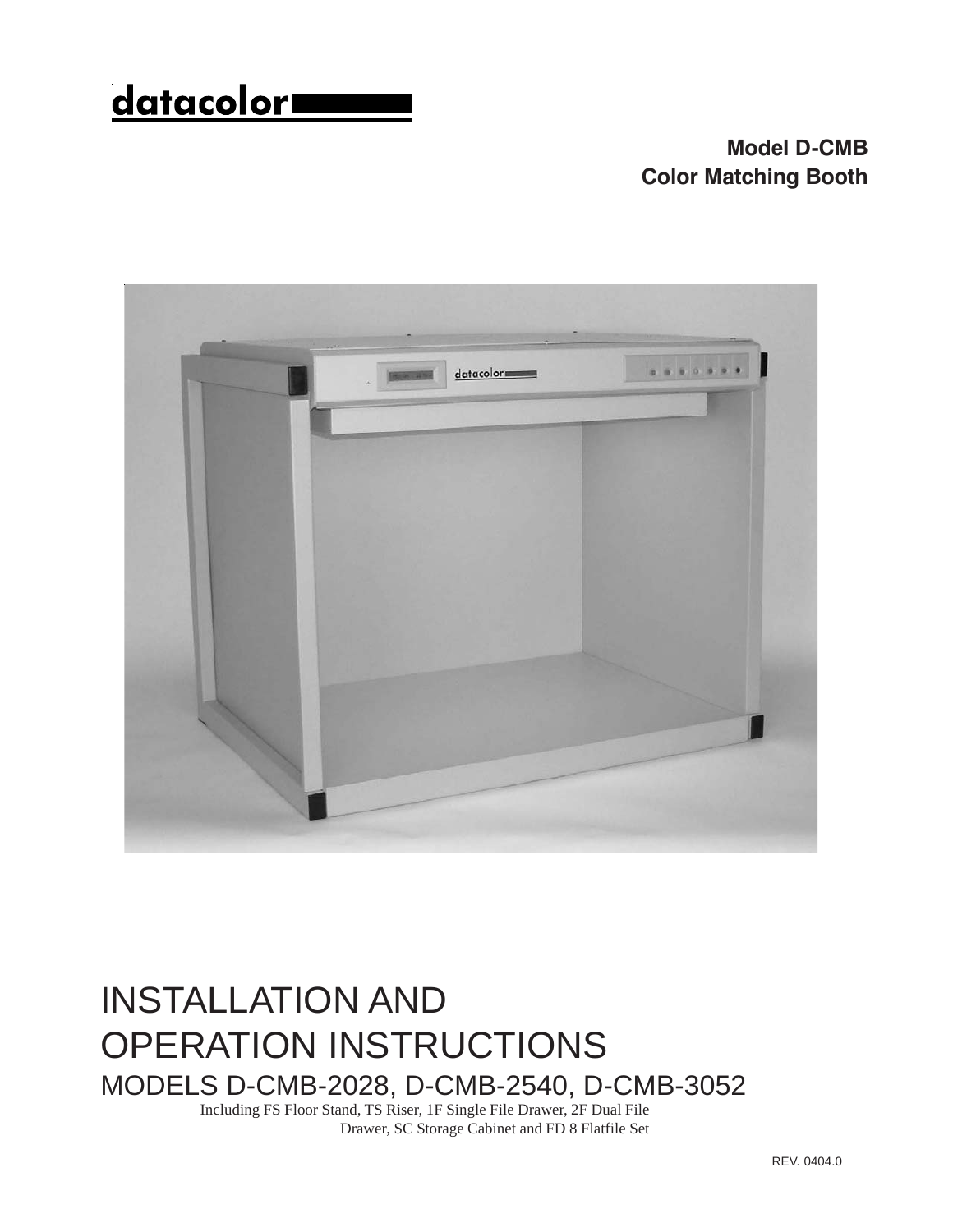# ASSEMBLY INSTRUCTIONS MODEL D-CMB-2028,2540,3052 ACCESSORIES

Including FS Floor Stand, TS Riser, 1F Single File Drawer, 2F Dual File Drawer, SC Storage Cabinet and FD 8 Flatfile Set

#### **UNPACKING, INSPECTING, & SETTING UP YOUR CMB VIEWING SYSTEM**

This product has been carefully inspected, packed, and received by the carrier in good condition. Subsequent damage during shipment is the responsibility of the carrier. If any concealed damage is noted after removing the D-CMB from its shipping carton, contact the delivering carrier to call for an inspection and file a claim for concealed damage.

#### **COMPONENTS OF THE D-CMB VIEWING SYSTEM**

- 1 Luminaire
- 2 Side Frames 1- Rear Panel 1 - Viewing Surface 2 - Side Walls 1 - Light Shield (Cmb-2540 & cmb-3052 Only)
- 4 Leveling Feet
- 5 8-32 x 1/2" Machine Screws w/ Nylon Washer
- 4 -8-32 x 1/2" Machine Screws
- 5 Gray Decorative Snap Caps
- 4 -Black Rubber Bumpers
- 1 Line Cord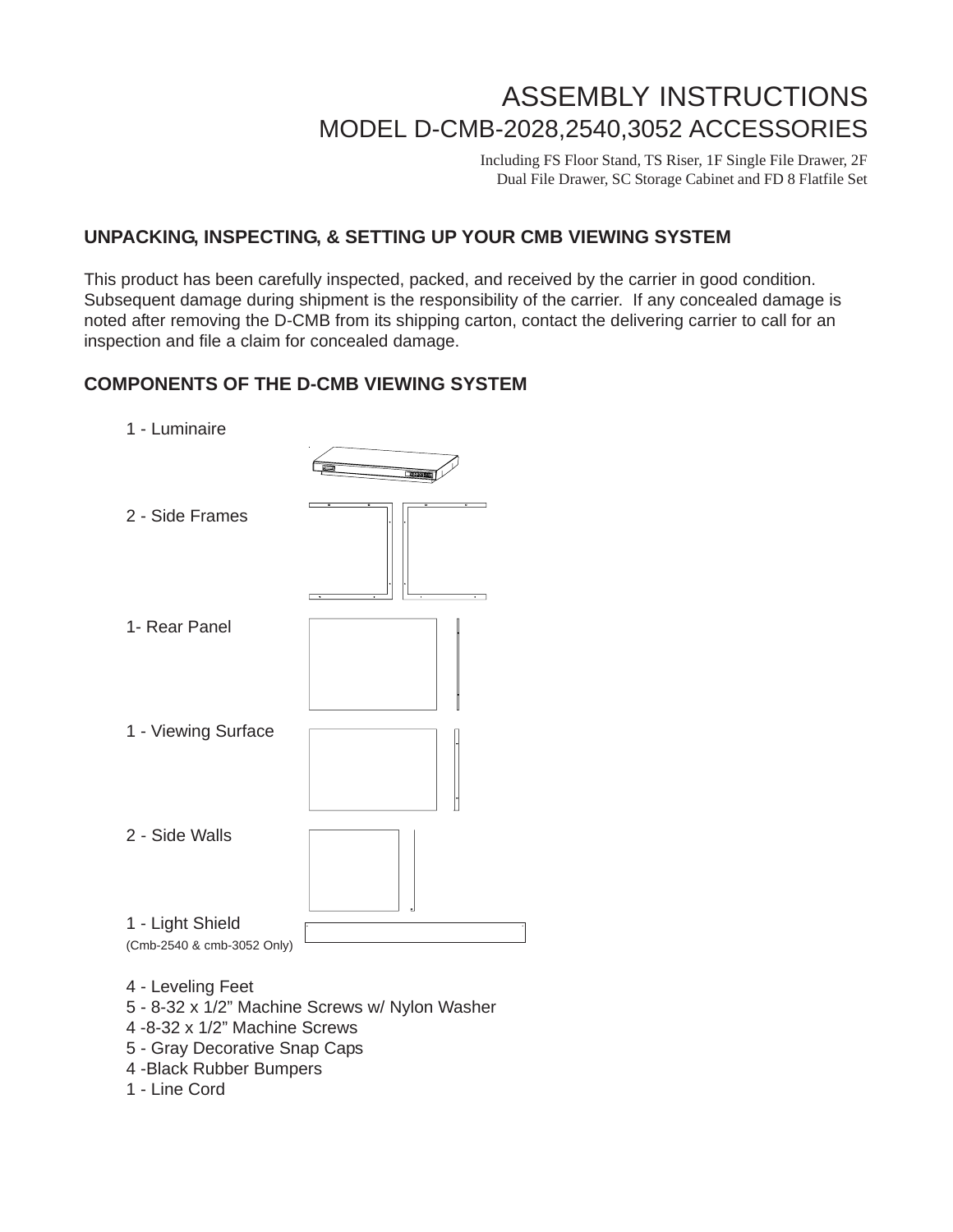#### **ASSEMBLY**

The illustrations included here show a series of exploded views of the D-CMB in various stages of assembly. They should assist you in the assembly of your unit.



#### **Step 1**

Locate the left side frame **(A)** and attach it to one end of the viewing surface **(C)**, as shown above, using two (2) 8-32 x 1/2" machine screws. Next, attach the right side frame **(B)** to the opposite end of the viewing surface in the same manner. Hint; This step is easier if you lay unit on its side.

#### **Step 2**

Attach the rear panel **(D)** to the left and right side frames and to the viewing surface using five (5), screw and washer assemblies. Locate five (5) gray decorative caps and snap them onto the screw and washer assemblies (in rear of booth) to conceal the screw heads.



#### **Step 3**

Screw the four (4) 5/16" x 1" leveling feet into the bottom of the side frames as shown above.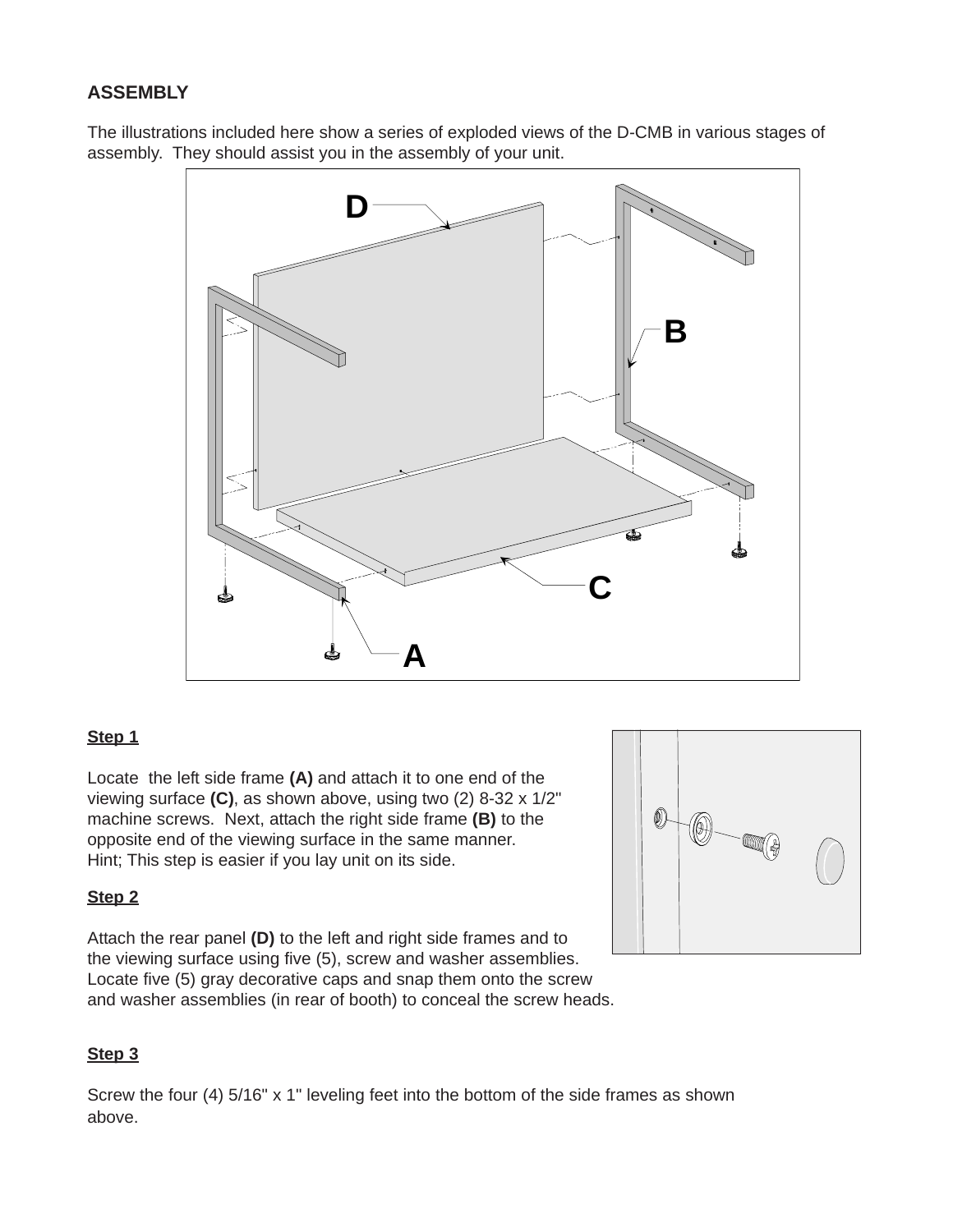#### **ASSEMBLY** (cont.)

#### **Step 4**

Attach the luminaire to the upper framework of the D-CMB by aligning the slots on the sides of the luminaire with the mounting studs in the upper portion or the side frames and gently dropping the fixture into place. The luminaire is correctly positioned when the switchboard is located towards the front of the unit (as shown to right).



#### **Step 5**

To attach the side walls, first, partially loosen the screws holding the rear panels and viewing surface in place. Insert each panel (making sure that the folded channels are facing out and forward) by sliding them between the side frames and the viewing surface, at the bottom; the side frames and the luminaire, at the top; and the side frames and the rear panels, at the rear (as shown to the right). When installed correctly, the "V" notches in the side panels will line up with the screws holding the rear panels in place. insert in the side frame.) Retighten the screws holding the rear panels and viewing surface in place.



Note: There may be reasons to use the D-CMB without sidewalls, such as viewing objects wider than the booth or when using two booths side-by-side (Custom parts are available for attaching one or more booths to each other). If this is desired, then skip this step.

#### **Step 6** (Model D-CMB-2540 & D-CMB-3052 Only)

Attach Light Shield to front of booth by aligning keyhole slots with pins on front of Side Walls and dropping in place.

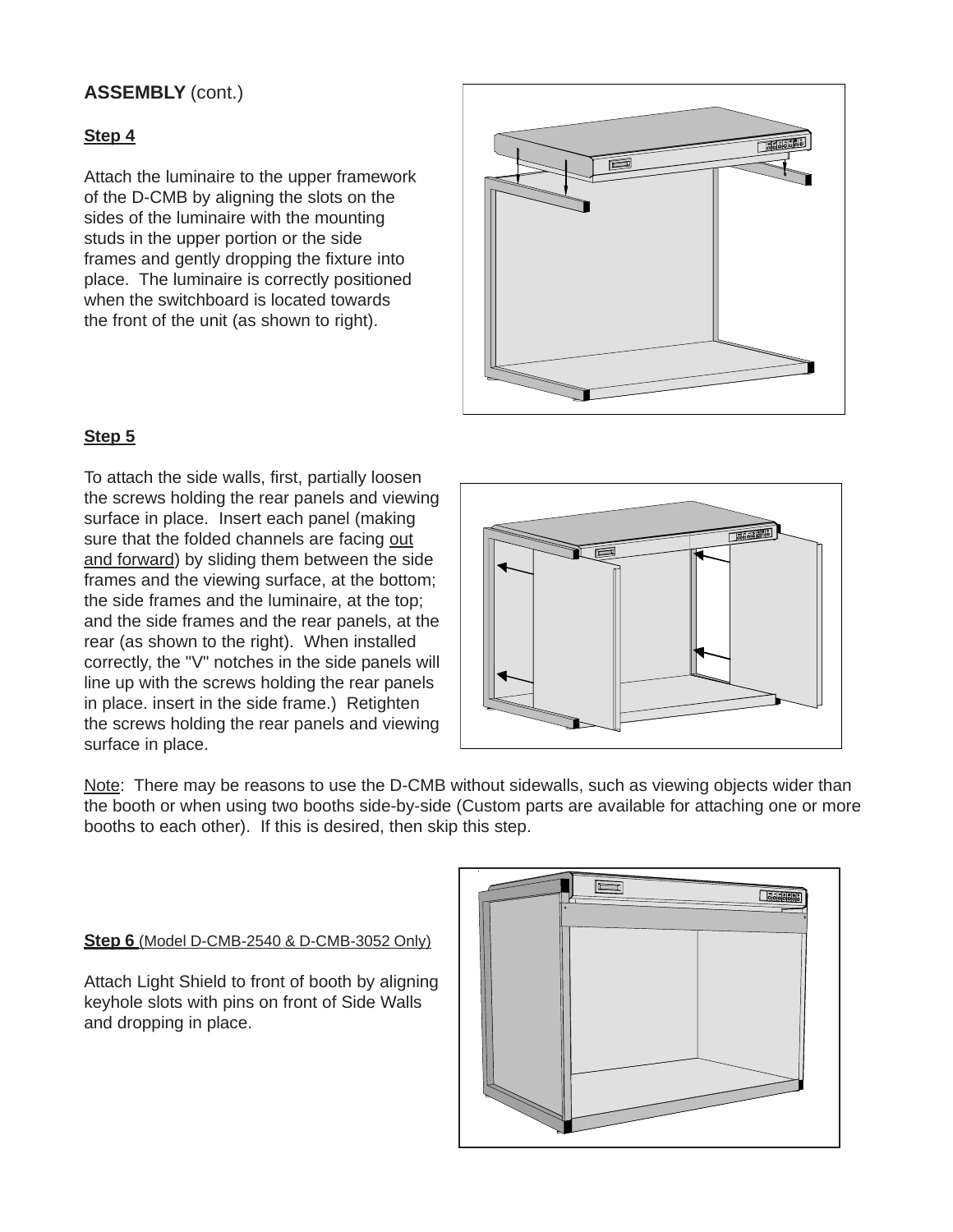#### **Connecting the D-CMB to a Power Supply**

Before connecting the line cord to a power supply outlet, check the electrical rating on the **D-CMB** product identification plate, to ascertain that your **D-CMB** has the same electrical power rating as the source of supply.



#### **Operating the SWITCH BOARD**

When the unit is plugged into a power source, the red OFF button "G" is illuminated. To select a light source simply press the desired button. When a source is selected the appropriate green button will illuminate to verify your selection. Pressing a different source button will turn on the selected source and turn off the original source. Turn off all sources using OFF "G" button. UV "B" is independently controlled and can be used with another source or by itself. If the Home Light "E" is selected and not switched for 15-20 minutes then the unit will turn all lamps off, this is a lamp and energy saving feature.

#### **Programming a Sequence**

Press and hold the yellow SEQ "A" button. While holding the SEQ button, press the buttons for the sources you wish to turn on in the order you want them activated (up to 10). After selecting your light sources, while still holding the SEQ button, press the OFF "G" button for the length of time you want each source to be on (note: all sources will be turned on for the same time period - if you want an individual light source to be on 2 or 3 times longer, simply press its button two or three times while programming the sequence. The sequencing "On" period has been programmed to not allow "On" times to be less than 5 seconds). After releasing the OFF button, you can release the SEQ button. To use the automatic sequence simply press the illuminated yellow SEQ button. The sequence will remain in memory until a new program is entered, or if you press the SEQ button and hold while pressing the OFF button. This will also clear the sequence.You can use the selection buttons to use the unit normally even though a sequence is stored.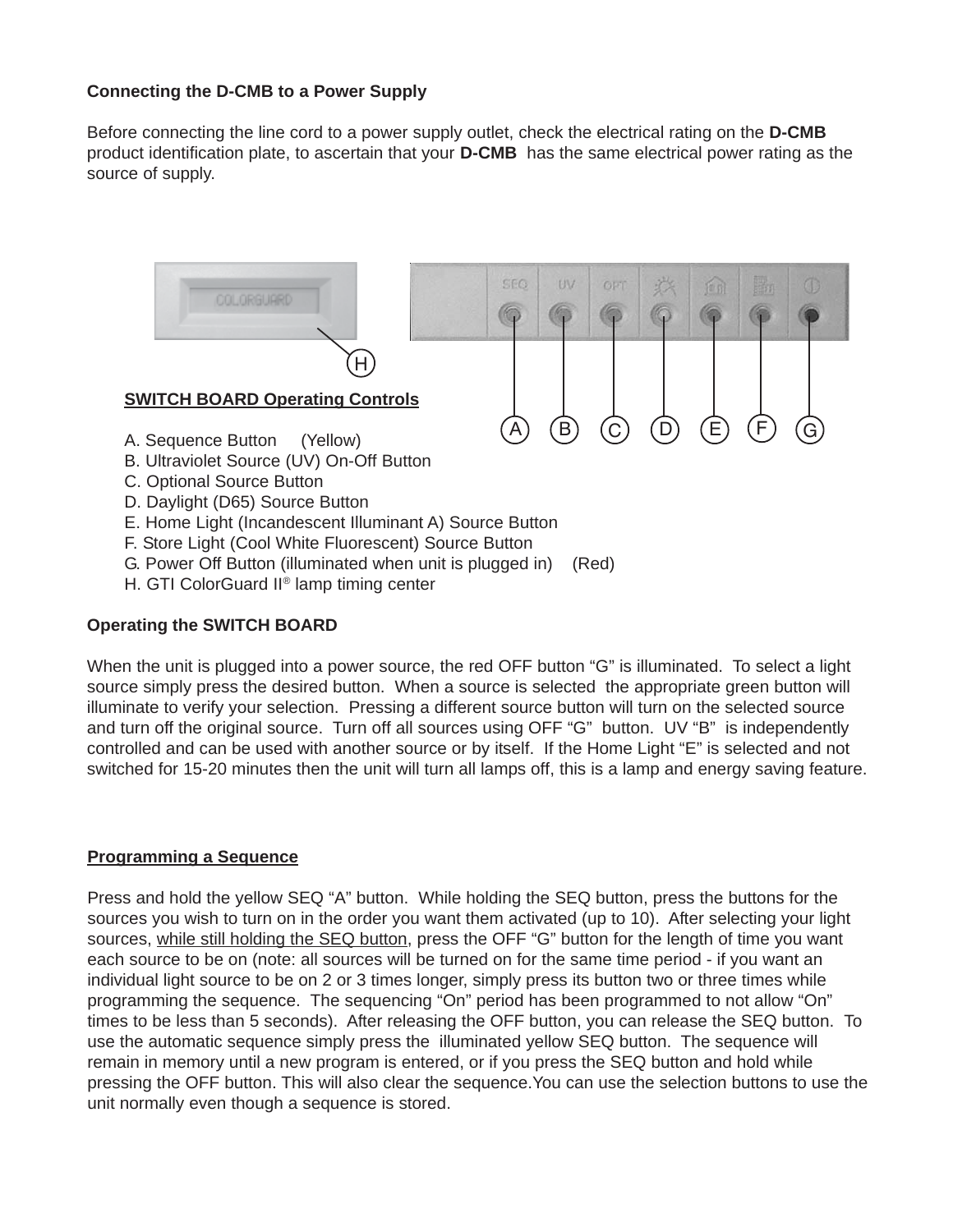#### **Detecting "Metamerism"**

When two color samples match under one light source, but not under one or more other light sources, the "color-match" is metameric. This means that the colorant formulation in one sample differs from the formulation in the other, resulting in differing spectral reflectance factor curve shapes. A metameric color match can also be referred to as a "conditional" color match, since the quality of the color match is **conditional** to the type of light source under which it is viewed.

While it may not be possible, with the colorants available, to completely eliminate metamerism, the D-CMB provides colorists with the means of visually "indexing" the degrees of metamerism under three spectrally dissimilar light sources. The formulation may then be adjusted to provide the "best match" under a specified lighting condition, or the least metameric match under all three lighting conditions. For obtaining the best correlation with instrumental measurements, calculated color differences and metameric indices, the spectral power distribution of the sources in the booth should be used in the computations.

#### **Maintenance of the D-CMB**

#### **NOTE: Disconnect the power cord before cleaning or relamping the D-CMB!**

#### **Cleaning**

The viewing area of the D-CMB should be kept clean and free of samples, notices, etc. To clean the neutral gray surface, use a soft, damp cloth with a mild soap or detergent. For stubborn marks or stains, use a non-abrasive "soft-scrub" type of cleaner. DO NOT use organic solvents on the surface.

#### **When to Relamp the D-CMB**

In order to maintain proper color quality and light intensity, the lamps should be replaced when the time expires for each individual lamp. Each lamp's use is tracked by the Colorguard which does all the timing and warns you of the lamps need for replacement. D50, D65, CWF and Optional Sources are to be replaced at 2500 hours, Inc is to be replaced at 1750 hours and U.V. is to be replaced at 500 hours. To order replacement lamps for your viewing system, refer to the product label on the rear of the unit (located near power cord) for a relamp kit code.

#### **Relamping Procedure**

Rotate the lamps one-quarter turn and remove them from their lampholders. Clean the reflector surfaces and install the new Graphiclite Color Viewing Lamps, rotating them one-quarter turn to lock them in place. After relamping and when the unit is turned on, select the "relamped" source and depress and hold the reset switch located beneath the hole above the reset label (as shown by arrow) until the unit beeps three (3) times. This is best accomplished with the use of a straightened paper clip.The timer is now reset back to 0. Repeat operation for each "relamped" source.

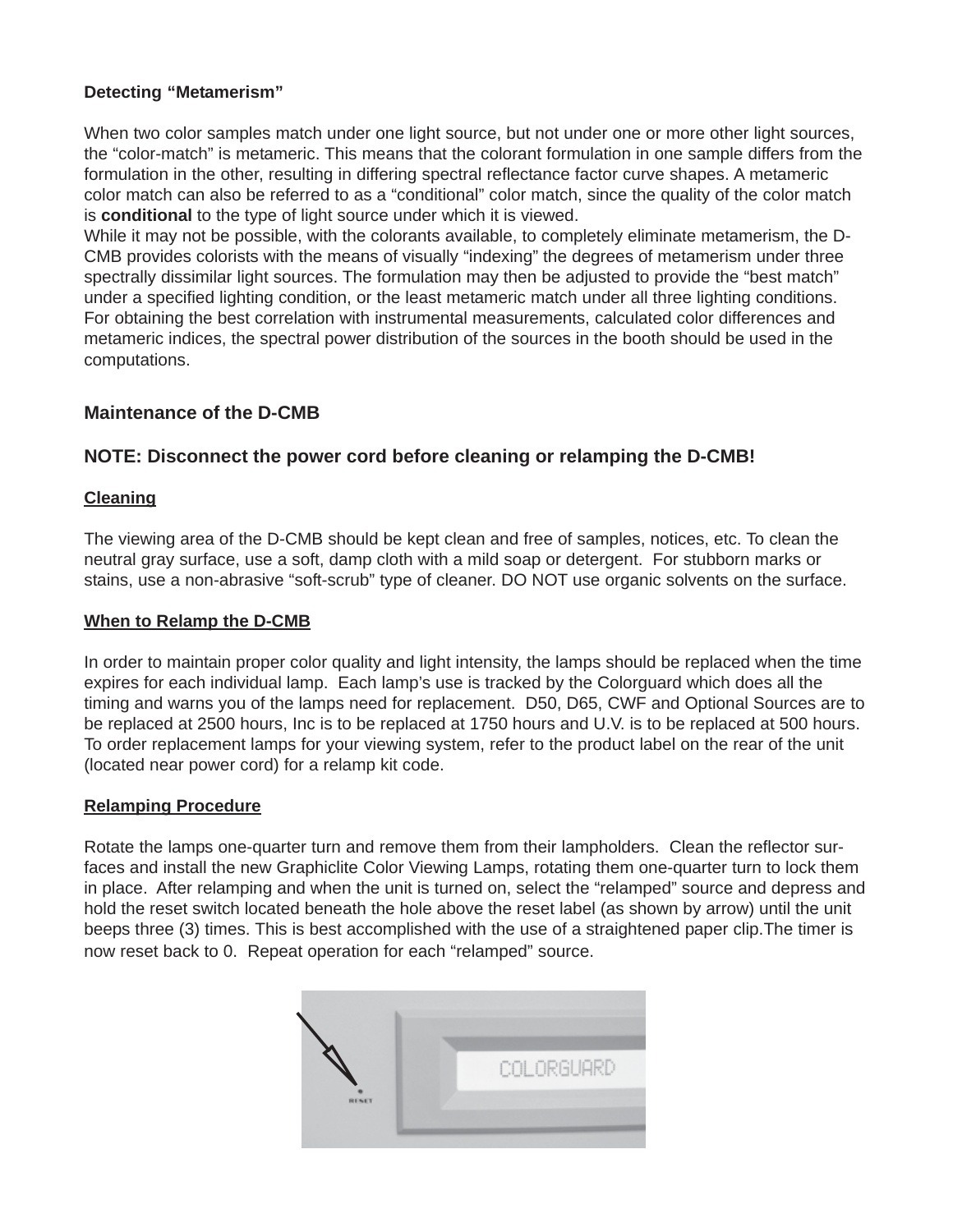**Fluorescent Lamp "Flicker" Note:** Your ColorMatcher fluorescent lamps may flicker or "spiral" when new. This is a common characteristic of new fluorescent lamps and does not indicate that the lamps are defective. Normally, flickering gradually diminishes then disappears after approximately 50 hours of operation.

Extended, or chronic flickering can also be a result of the viewer being connected to an ungrounded outlet or to a "noisy" electrical circuit, e.g. a circuit with a photocopier or other device with high power requirements connected to it. To eliminate these causes of flicker, make certain that your viewer is connected or wired to a properly grounded outlet or reconnect the viewer to another circuit which is known not to have high-powered devices on it.

**Fluorescent Lamp End Blackening:** Ignition filament deposit during operation can cause lamp blackening at the ends. This is a normal condition and will not affect the light quality or operational performance of your viewing system.

**Disposal:** All fluorescent lamps contain small amounts of mercury. Please dispose of lamps properly according to Federal, State, and Local regulations.

*If there are questions concerning product performance, feel free to contact GTI Graphic Technology, Inc. Call or Fax GTI Customer Service at: Tel: (845) 562-7066 Fax: (845) 562-2543*.

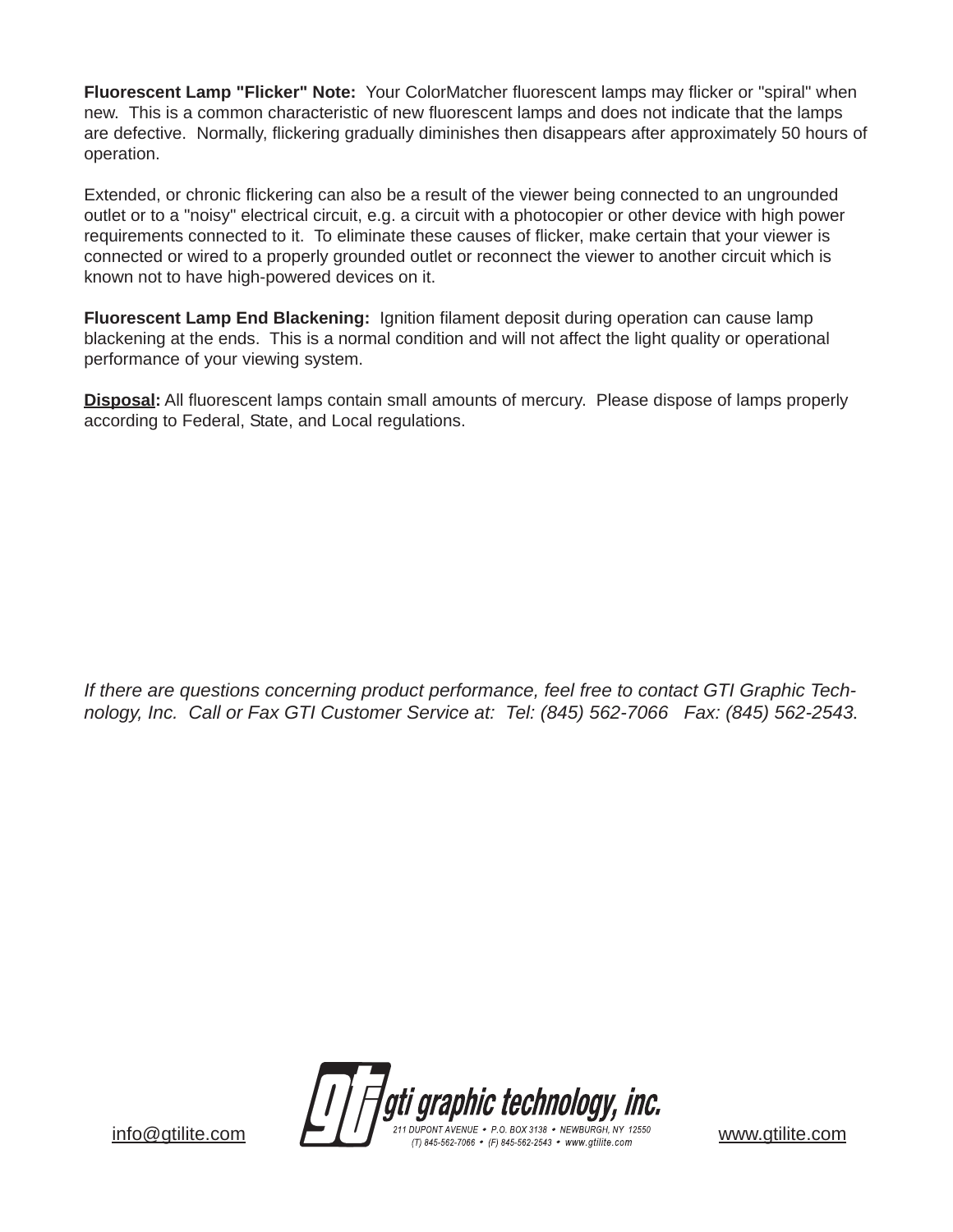

# ASSEMBLY INSTRUCTIONS MODEL D-CMB-2028,2540,3052 ACCESSORIES

Including FS Floor Stand, TS Riser, 1F Single File Drawer, 2F Dual File Drawer, SC Storage Cabinet and FD 8 Flatfile Set

The D-CMB can be equipped with numerous accessories and options to maximize viewing applications. Please refer to the following instructions for the assembly of any of these products that you may have purchased.

**If you purchased your D-CMB with a model FS floor stand, 1F flat file drawer, 2F flat file drawers, or TS table stand be sure to remove the four (4) 5/16" x 1" leveling feet and replace them with the four (4) black rubber bump-ons.**





# **MODEL FS Height Adjustable Floor Stand**

#### **Hardware Provided -**

- 12 8-32 x 3/8" machine screws
- 4 5/16" x 2-1/2" hex head bolts
- 8 5/16"-18 x 1" knurled knobs
- 4 twin wheel casters (2 locking, 2 nonlocking)

### **Step 1**

Start by taking the two (2) lower stand frames and attaching them to the lower shelf panel using four (4) of the 8-32 x 1/2" machine screws provided. The lower shelf is positioned correctly when the double-folded lip on the under side of the shelf is towards the front of the unit. Screw the four (4) casters into the threaded inserts on the bottom of the stand making sure that the two locking casters are toward the front of the unit. Next attach the two (2) upper panels to the two (2) upper stand frames, as shown, using eight  $(8)$  of the 8-32 x 1/ 2" machine screws provided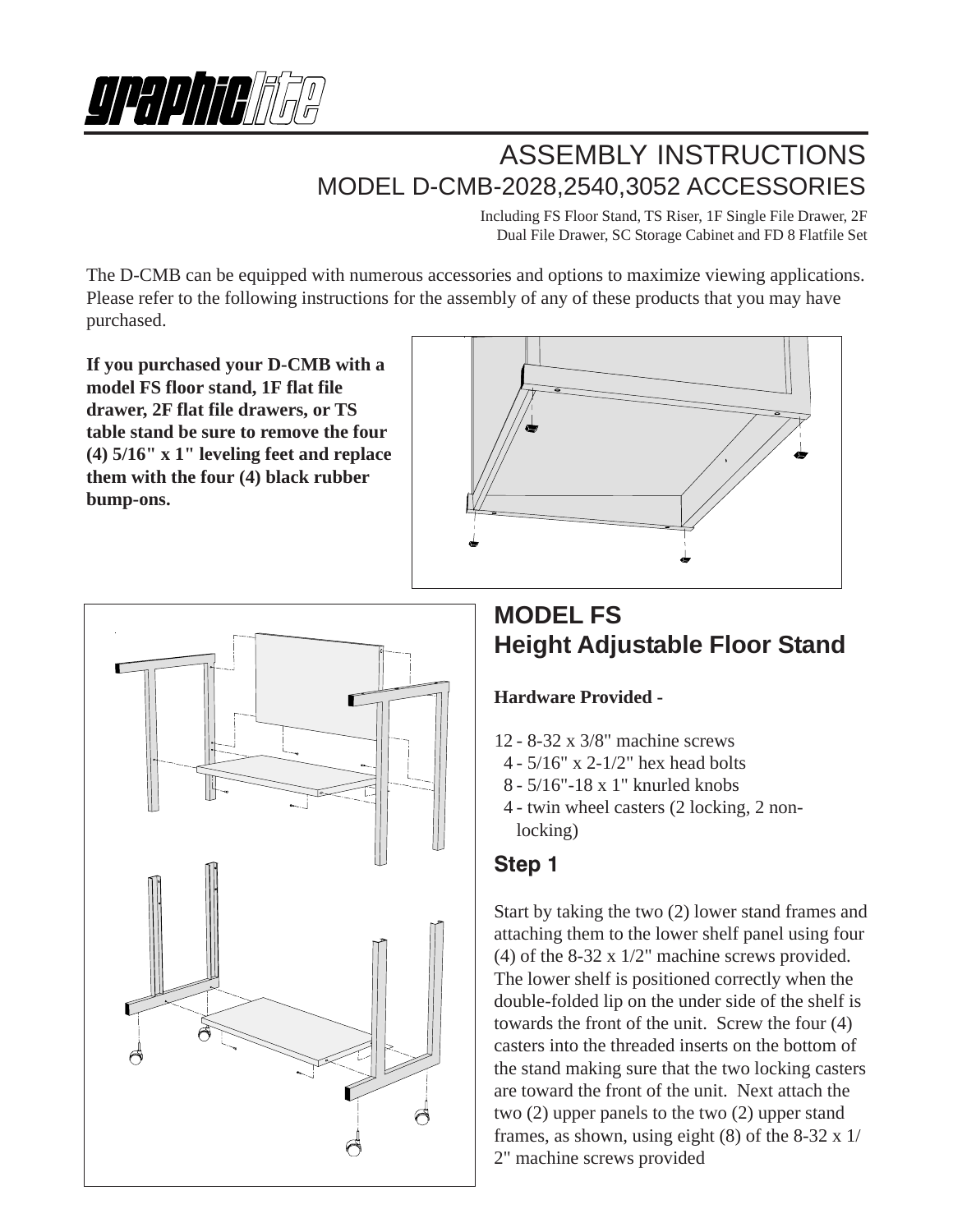# **MODEL FS** (cont.)



### **Step 2**

Attach the upper stand assembly to the lower stand assembly, as shown. Using the table below, determine the desired height of the D-CMB at the viewing surface, that you wish to achieve. If your configuration includes one TS, 2F or riser, then refer to the "with 1 riser" column for available heights. If you have two risers, refer to the "with 2 risers" column. Once the height has been determined, refer to the "Stand Position" column for the proper hole locations to mount the stand to. Use the eight  $(8)$  5/16"-18 x 1" knurled knobs provided.

| Height of viewing surface (with FS floor stand) |               |                  |                   |
|-------------------------------------------------|---------------|------------------|-------------------|
| <b>Stand Position</b>                           | D-CMB<br>only | with 1<br>riser* | with 2<br>risers* |
| Holes 1 and 2 (lowest<br>position)              | 32"           | 40"              | 48"               |
| Holes 2 and 3                                   | 36"           | 44"              | 52"               |
| Holes 3 and 4                                   | 40"           | 48"              | **                |
| Holes 4 and 5                                   | 44"           | 52"              | **                |
| Holes 5 and 6 (highest<br>position)             | 48"           | **               | **                |

\* Riser refers to models 2F, 1F, and TS. \*\* not recommended

## **Step 3 (Floor Stand and Booth only)**

Mount the D-CMB to the FS floor stand by first carefully placing the D-CMB on the upper mounting arms of the stand. Align the threaded inserts on the bottom of the D-CMB with the holes in the upper arms of the stand and attach using the four (4) 5/16" x 2-1/2" bolts provided.

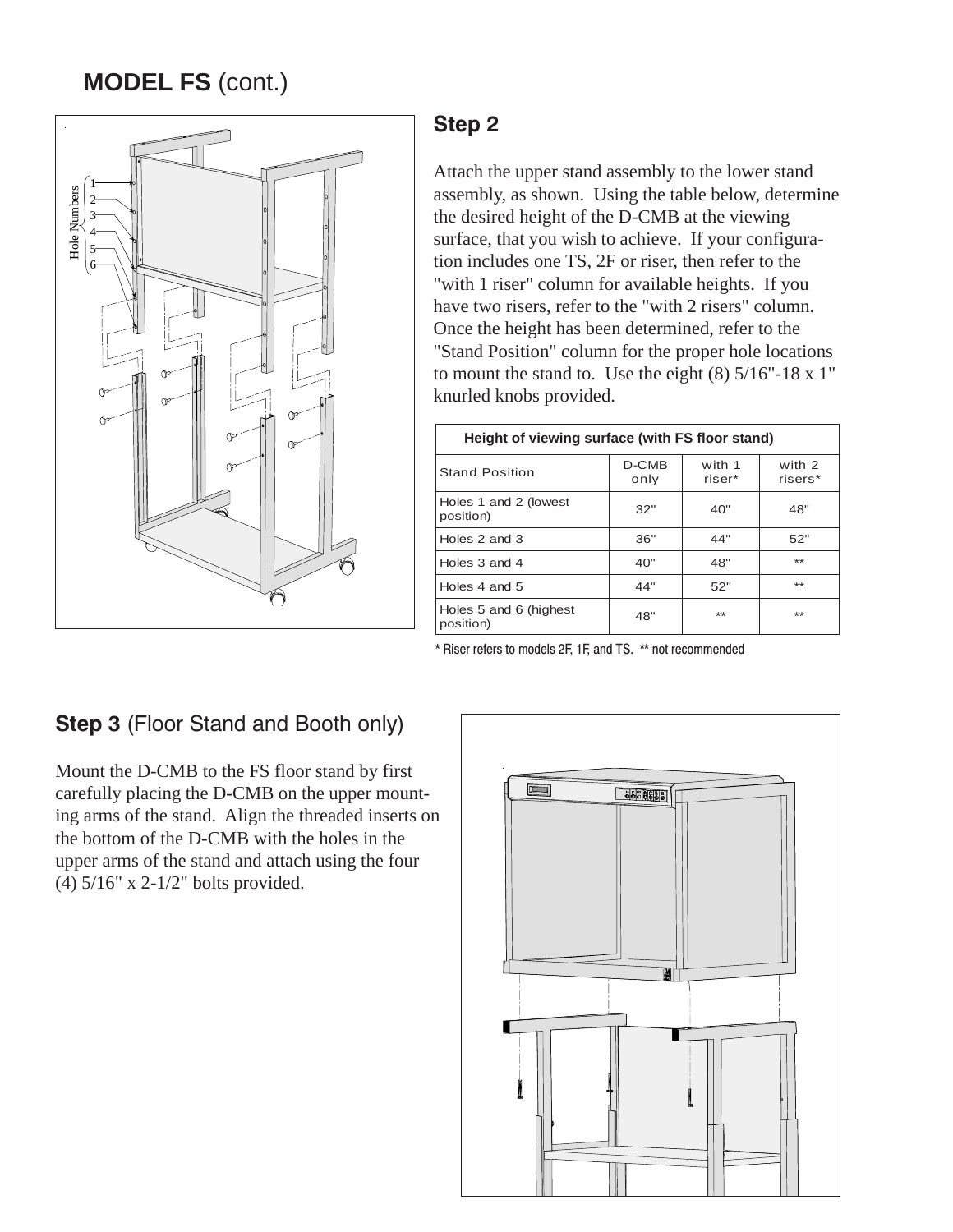# **MODELS 2F, 1F, & TS Options for D-CMB**



#### **Hardware Provided -**

4 - 5/16" x 1-1/4" taper pins

Mount the D-CMB cabinet(s) to the floor stand using the four (4)  $5/16$ " x  $1-1/2$ " bolts as shown. If you did not purchase a FS proceed to the next section.

Next, install the four (4) 5/16" x 1-1/4 taper pins (provided with the cabinet) by screwing them into the bottom of the D-CMB base. Carefully place the D-CMB onto the cabinet by guiding the taper pins into the holes on top of the cabinet. If you have purchased more than one cabinet, use the taper pins between each of the cabinets.